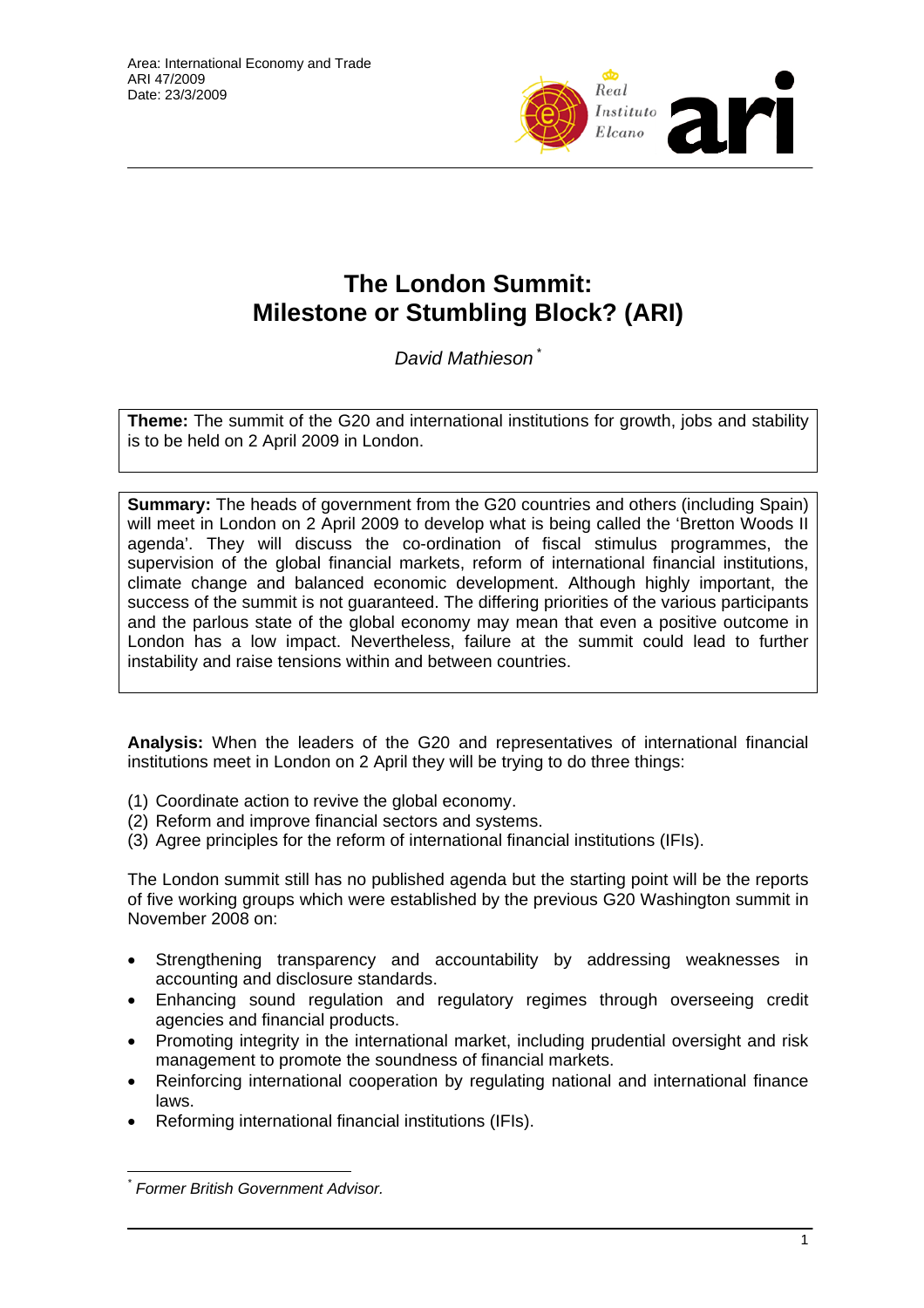

These may seem dry, technical issues but in practice both the agenda and the scope of the London summit are turning out to be more contentious.

#### *London 1933 and Bretton Woods*

In some quarters the event is being described as part of a 'Bretton Woods II' process to construct a new international financial order. But it is worth recalling, however, that the Bretton Woods conference of 1944 had an important precursor: the London Summit of 1933. This was called in the midst of the biggest economic crisis of the  $20<sup>th</sup>$  century primarily to avoid a descent into protectionism. And it failed. The American delegation withdrew and the summit broke up without any agreement. Governments went home to adopt the beggar-thy-neighbour policies which further exacerbated the crisis and crippled the global economy.

Many macro-economic policy lessons have been learned from the failures of the 1930s and this time round there is a determination to try to not repeat the mistakes of the past. This does not, of course, rule out making fresh mistakes. Real tensions between the .participants are already surfacing and the success of this London summit cannot be guaranteed.

Differences are emerging between countries and blocks about their priorities for solving the crisis. The US is keen to boost global demand as fast as possible: it is pressing for greater fiscal expansion in other countries and more co-ordination of the stimulus packages. Most European governments have announced some fiscal measures to boost demand but they are reluctant to engage in further programmes at this point. France and Germany in particular point out that their levels of government spending are already significantly higher than those of the US and they are now worried about piling up debt through programmes which, in any event, have no guarantee of success.

Several European governments would prefer to make reform of the global financial system a priority for the summit. The EU has a settled position in principle on future regulation and supervision of financial services (the Larosiere report) which probably goes further than anything which could command consensus support in Washington. For their part, emerging countries, particularly those which external surpluses, are looking for a reform of the IFIs which will give them a greater voice in the international global economic and political framework.

Between these tendencies compromises will be necessary, so that whilst the focus in London will be on trying to fix the global economy in the short term the summit will also address the issue of creating a more enduring political economy. Whereas the Washington summit dealt with the immediate threat of implosion, the UK hosts are determined that this summit will try to promote factors aimed at enhancing longer-term stability. The UK has deliberately given the summit a broad remit which includes discussion on climate change and the relationship between emerging and developed economies in order to strike a more equal balance in the future. It is significant that the UK is promoting the summit equally through Downing Street, the Treasury and the Foreign Office (FCO), with Foreign Office and Treasury ministers being given almost equal prominence. London is also devoting considerable resources to the summit –up to £50 million according to some reports–.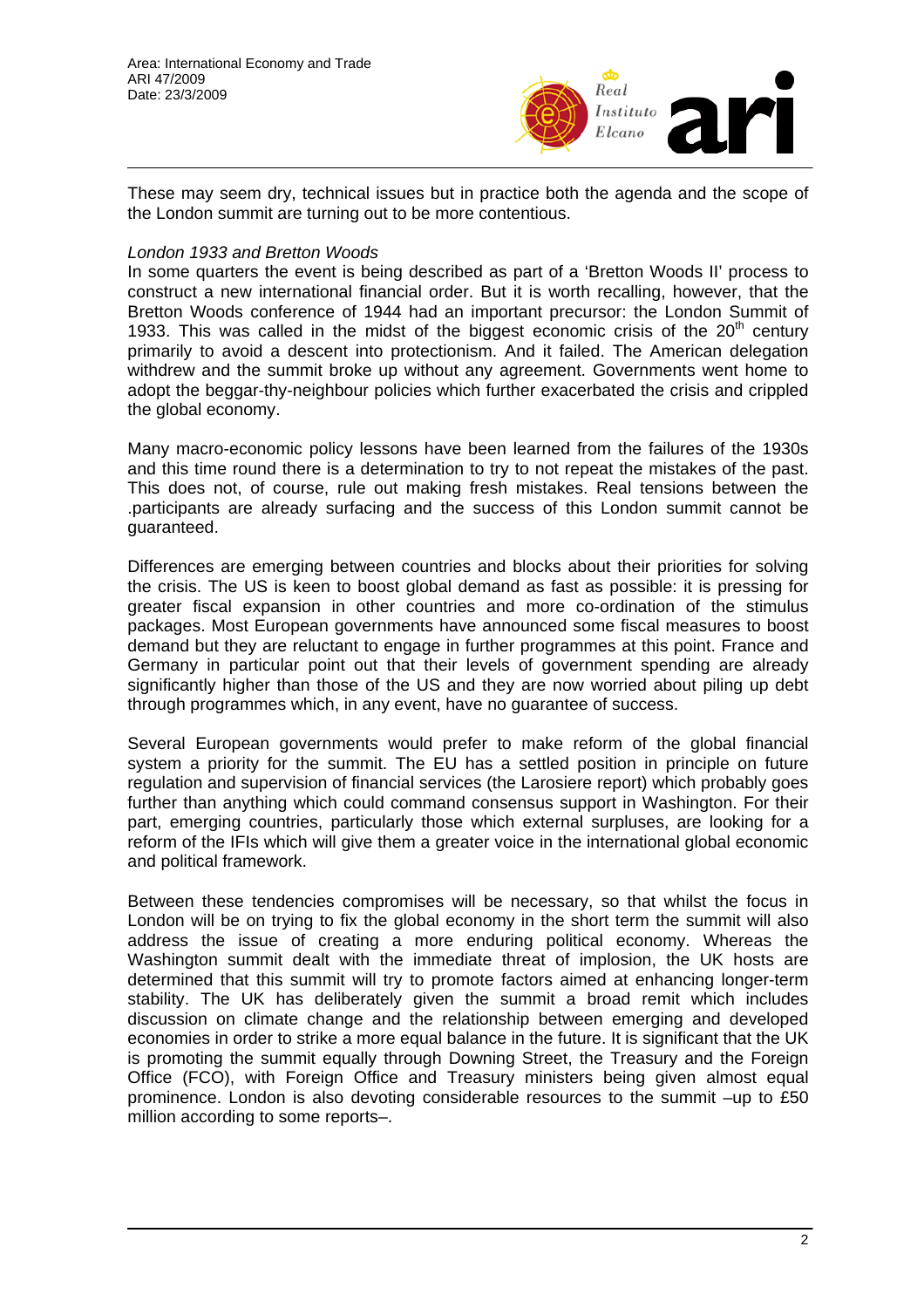

## *The Possibility of Failure*

Despite the apparent goodwill, planning and resources, various problems could yet sink the London summit either on 2 April or subsequently. First, without some impulse from the US, the London summit will not succeed and there has already been concern that Washington is not fully engaged with the preparation. This is not a lack of political volition but the fact that the naming and vetting of senior appointments in a new Administration is a slow process (described by the *Financial Times* as 'bewildering'). As a consequence, President Obama has so far appointed only two of the 18 Assistant and Deputy Treasury Secretaries. The senior British official responsible for drawing up the summit agenda recently complained that making contact with the US Treasury is 'difficult' and Washington wits have described Tim Geithner as being 'home alone'.

Secondly, at the moment the evolving summit agenda looks like a series of *ad-hoc* proposals without any unifying thread. Winston Churchill once asked a waiter to take away his dessert because, he said, 'this pudding has no theme'. The G20 runs the same risk. The summit negotiations are in danger of being crowded out by a multiplicity of demands, from more coordination of the fiscal stimulus packages, to control over fiscal paradises or hedge funds to reform of the IMF. There is a danger of first-order issues being 'crowded out by second order priorities' and the whole summit achieving very little.

Thirdly, the summit is based on the G20 organisation but this has no independent secretariat nor was ever conceived as an instrument for dealing with global economic crisis: it has been adopted (or hijacked) as the first best forum available. Formally the G20 is a grouping of Finance Ministers and Governors of Central Banks who have met together over the last decade (following the Asian crisis in the late 1990s) to discuss largely technical issues concerned with trade and finance. It is only with the current crisis that heads of government are now getting far more involved in the highly political decisions being taken: the Washington meeting of the G20 was the first ever G20 heads of government summit. London will be the second. As a grouping the G20 is developing 'on the hoof'. There are seven or eight other countries that are lobbying to be admitted on a permanent basis –including Spain–. Theoretically the G20 could expand further although this seems unlikely as such a group would be too unwieldy to be effective. Some fear that this is already the case and would like to see a much smaller grouping of, say, a G4 (the US, the EU, China and Japan) surrounded by a more representative G20-30. This would be a trade-off between an organisation small enough to be efficient against one large enough to be representative. The important point is, however, that it is an evolving institution in terms of size, structure and objectives. Everything is open to discussion and nothing is fixed.

If the London summit does fail it might happen in one of three ways: (1) important topics are broached, such as reform of the IMF, but no agreement is possible and the summit breaks up in disunity; (2) that there is a high degree of apparent unity around a final communiqué which is so bland that it is effectively meaningless; and finally (3), that countries sign up to a communiqué, on issues such as countering protectionism, which they have no intention of honouring.

### *Domestic and Global Stability*

On its own, a failure in London would not necessarily be a mortal blow to a global economic recovery. But it would coincide with a new phase in the crisis and leave a void at a moment when a strong prop is needed to help support the world economy and political stability. The financial crisis of 2007 gave way to an economic crisis in 2008 and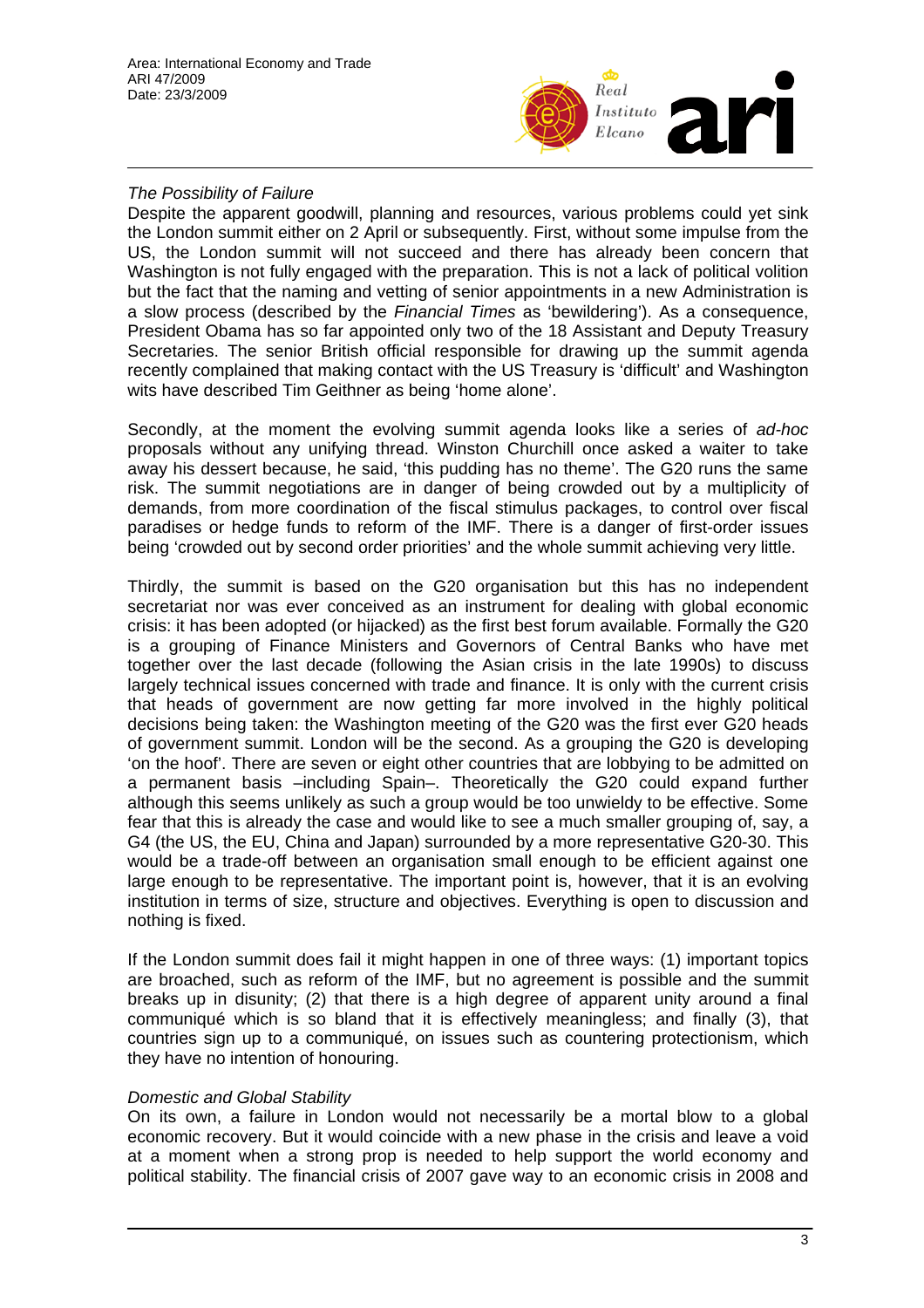

this might turn into a social and political crisis in 2009. If world leaders emerge from London without a solid plan it would not only curtail economic recovery but feed a perception that political leaders are unwilling or unable to meet the challenges posed by the crisis. The resultant loss of credibility could increase geo-political tension for the rest of this year and could come in two forms: (1) domestic social and political stress *within*  countries; (2) rising tensions *between* countries.

Although the impact of the crisis will be asymmetrical, it is now clear that few countries will emerge politically untouched by the crisis. Governments in Latvia and Iceland have already fallen as a direct result of the crisis and it is arguable that Barack Obama became US President in January because of his more coherent response to the crisis at a critical moment in the campaign last September.

Other countries are bracing themselves for social unrest that could arise from increasing frustration at the failure of the government (and the economy) to provide employment, welfare or protect the value of savings. The International Labour Organisation estimates that unemployment will increase to over 50 million in 2009 and as the Dutch Finance Minister, Wouter Bos, commented, this crisis has killed the myth of 'happy' globalisation beneficial to all involved. Young people coming on the labour market for the first time will find themselves particularly hard hit: the concept of ever increasing expectations with each generation improving on the material benefits of the previous one could now be at an end. Older middle class people are also at risk: whilst people in work may benefit from low interest mortgages, older savers have seen the value of their investments decline.

The crisis has also triggered civil unrest in countries such as China, Greece, Ireland, France and Russia. There could be worse to come: in the UK a senior London policeman warned of a possible 'summer of rage'; he particularly identified the possibility that the middle classes could join the protests if home re-possessions and unemployment hit their lifestyles.

For Spain, the crisis will be the first stress-test of their multi-cultural society: in the last decade or so the number of immigrants has now grown to around 10% of the national population. In previous recessions a high level of family-based social cohesion has helped Spaniards survive the worst without significant unrest. But as a result of the economic, social and geographical mobility engendered by the boom of the last 15 years this has now declined. Family ties are weaker and there is more social fragmentation, all of which have made the traditional social 'shock absorbers' less robust. Although it has proved resilient in the past, the Spanish models of family and community will be stress tested as never before by the current crisis.

Some have warned darkly that this could be the beginning of the road which led to the ugly regimes of the 1930s, but in reality this seems unlikely. The ideologies then posited as alternatives to market capitalism and liberal democracy have since been utterly discredited. Failure at the G20 would be a considerable setback but this will not in itself propel the world back to the pre-World War II era for two reasons.

First, governments now do intervene to a far greater extent in the economy than they did in the first half of the 20th century: for instance, many countries in the developed world now have systems of redistributive taxation and comprehensive welfare schemes which will prevent many people from falling into extreme poverty. And despite the deregulation and the 'Reganonimics' of the last quarter century, *laissez faire* economics have been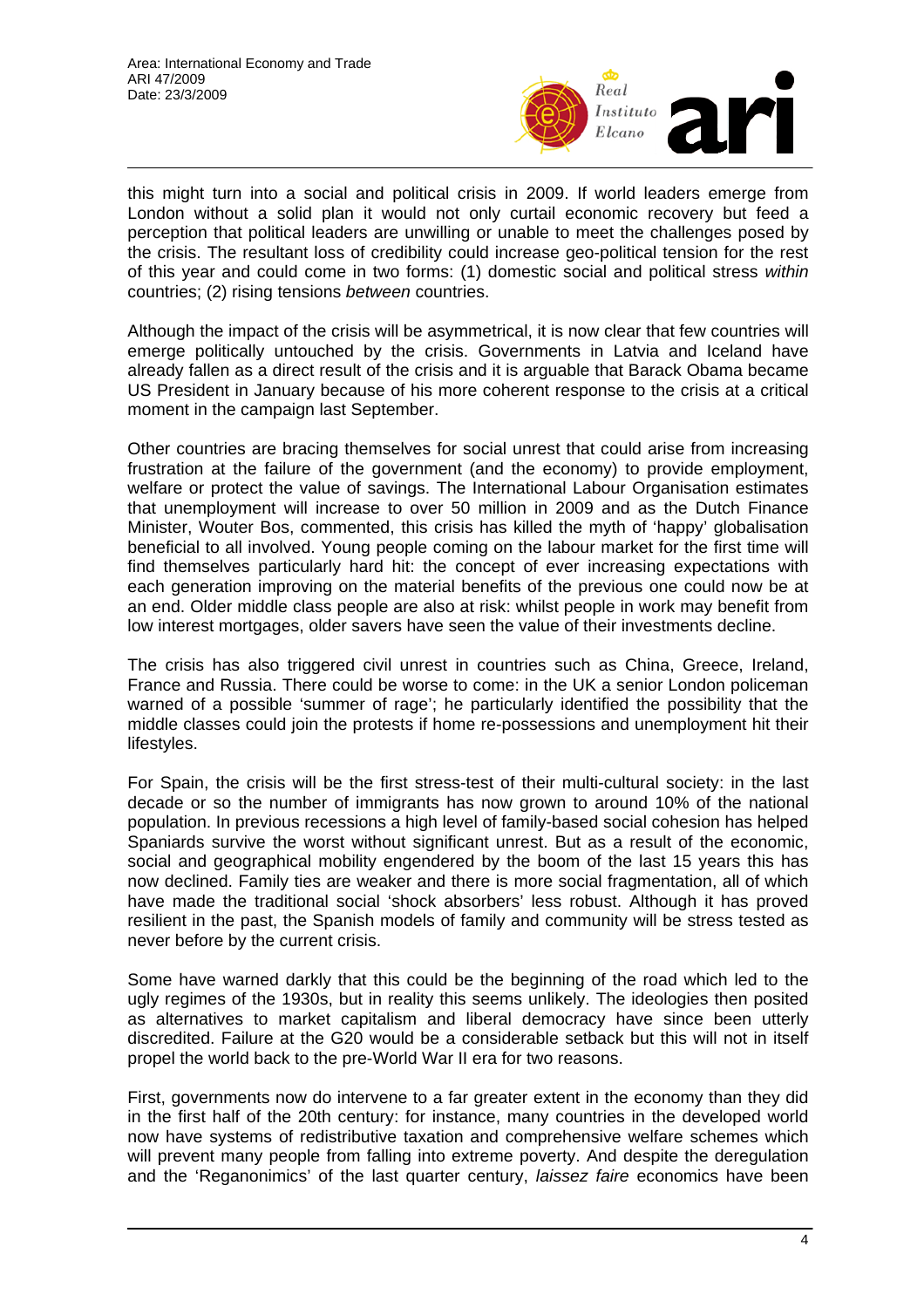

abandoned –even Mrs Thatcher explicitly rejected the term to describe her policies (and not just because it was French)–. This is underscored further by governments' reactions to the current crisis. There may be important differences of emphasis within the G20 about the scope, depth and coordination of the fiscal stimulus packages, but most countries have adopted them in one form or another.

Secondly, the international mechanisms established to promote global economic stability (for example, the IMF, World Bank and EU) are evidently in need of an overhaul. But again, they are in place to help the most distressed economies. One important and realizable task of the London summit will be to ensure that some of these institutions are now 'fit for the purpose' both to meet the current crisis and the challenges of the  $21<sup>st</sup>$ century. It seems that the IMF in particular will benefit from the summit and be given the extra funds that it urgently needs for its stability programmes.

The summit should also address the problem of how to deal with the tensions which might be generated between countries as a result of the crisis. Dennis Blair, the new Director of National Intelligence in the Obama Administration told the US Senate that, in his view, the crisis now poses a greater threat to US national security than al-Qaeda. He argued that economic forces could lead to huge migratory flows, the overthrow of governments and undermine the focus on Afghanistan. Any of these, he warned, could threaten global stability. He argued that 'time is probably our greatest threat. The longer it takes for the recovery to begin, the greater the likelihood of serious damage to US strategic interests'.

The avoidance of such friction is paramount and, arguably, the most important task of the London summit will be to salvage the idea that globalisation remains a positive force worth pursuing. In the short term this evidently means avoiding protectionism and further barriers to trade. In the longer term the summit must tackle the reform of international institutions so that they reflect emerging geopolitical realities and can adequately deal with the challenges of the  $21<sup>st</sup>$  century.

Reform has long been desirable but it is now essential in the light of the parlous state of the global political economy. Henry Kissinger describes the current crisis as a 'catalyst' for change in the structure of the international order: he argues that 'the nadir of the existing international financial system coincides with simultaneous political crises around the globe. Never have so many transformations occurred at the same time in so many different parts of the world… The financial and political crises are in fact closely related because during the period of economic exuberance a gap had opened up between the economic and political organisation of the world'.

Until now that gap has been bridged, but with the US acting as a lone superpower this is no longer tenable. The limits of US hegemony have been exposed by its inability to control Iraq and Afghanistan, whilst the failure of the US financial model has triggered a national crisis of confidence. The US's own National Intelligence Council Report on Global Trends in 2025 recently concluded that 'A global multipolar system is emerging with the rise of China, India and others… The unprecedented shift in relative wealth and economic power roughly from West to East now underway will continue… The US will continue to be the single most dominant country – but will be less dominant'.